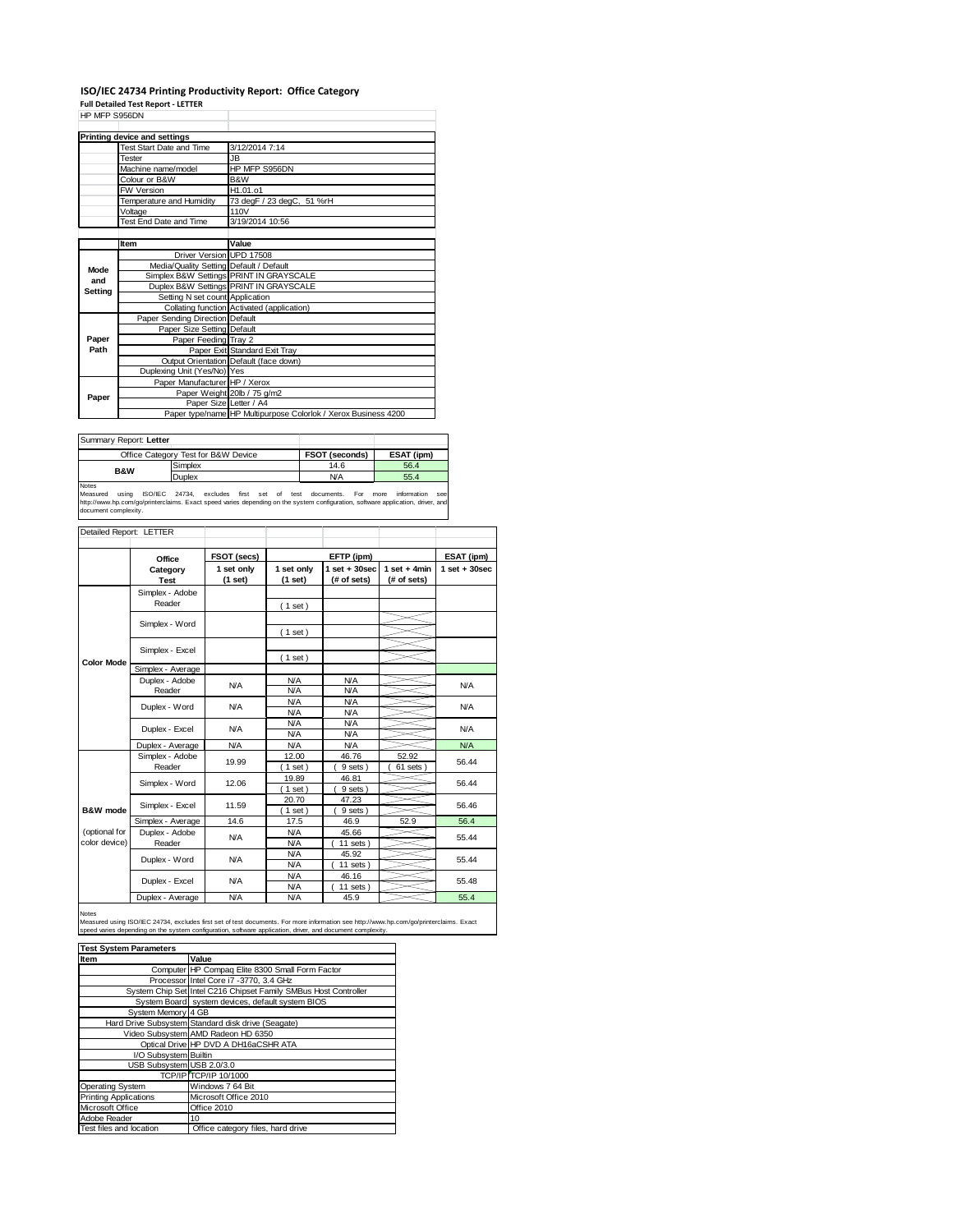## **ISO/IEC 24734 Printing Productivity Report: Office Category**

**Full Detailed Test Report ‐ A4** HP MFP S956DN

| ULLE SASONIA |                                         |                                                                |  |
|--------------|-----------------------------------------|----------------------------------------------------------------|--|
|              | <b>Printing device and settings</b>     |                                                                |  |
|              | Test Start Date and Time                | 3/12/2014 7:14                                                 |  |
|              | Tester                                  | JB.                                                            |  |
|              | Machine name/model                      | HP MFP S956DN                                                  |  |
|              | Colour or B&W                           | B&W                                                            |  |
|              | <b>FW Version</b>                       | H1.01.o1                                                       |  |
|              | Temperature and Humidity                | 73 degF / 23 degC, 51 %rH                                      |  |
|              | Voltage                                 | 110V                                                           |  |
|              | Test End Date and Time                  | 3/19/2014 10:56                                                |  |
|              |                                         |                                                                |  |
|              | Item                                    | Value                                                          |  |
|              | Driver Version UPD 17508                |                                                                |  |
| Mode         | Media/Quality Setting Default / Default |                                                                |  |
| and          |                                         | Simplex B&W Settings PRINT IN GRAYSCALE                        |  |
| Setting      |                                         | Duplex B&W Settings PRINT IN GRAYSCALE                         |  |
|              | Setting N set count Application         |                                                                |  |
|              |                                         | Collating function Activated (application)                     |  |
|              | Paper Sending Direction Default         |                                                                |  |
|              | Paper Size Setting Default              |                                                                |  |
| Paper        | Paper Feeding Tray 2                    |                                                                |  |
| Path         |                                         | Paper Exit Standard Exit Tray                                  |  |
|              |                                         | Output Orientation Default (face down)                         |  |
|              | Duplexing Unit (Yes/No) Yes             |                                                                |  |
|              | Paper Manufacturer HP / Xerox           |                                                                |  |
| Paper        |                                         | Paper Weight 20lb / 75 g/m2                                    |  |
|              |                                         | Paper Size Letter / A4                                         |  |
|              |                                         | Paper type/name HP Multipurpose Colorlok / Xerox Business 4200 |  |

| Summary Report: A4 |                                     |                       |            |
|--------------------|-------------------------------------|-----------------------|------------|
|                    | Office Category Test for B&W Device | <b>FSOT (seconds)</b> | ESAT (ipm) |
| <b>B&amp;W</b>     | Simplex                             | 12.0                  | 56.4       |
|                    | <b>Duplex</b>                       | <b>N/A</b>            | 55.7       |
| .                  |                                     |                       |            |

Notes<br>Measured using ISO/IEC 24734, excludes first set of test documents. For more information see<br>http://www.hp.com/go/printerclaims.Exactspeed-varies-depending.on-the-system-configuration,software-application,driver,and<br>

| Detailed Report: A4   |                           |                           |                          |                                 |                               |                   |  |
|-----------------------|---------------------------|---------------------------|--------------------------|---------------------------------|-------------------------------|-------------------|--|
|                       | Office                    | FSOT (secs)<br>EFTP (ipm) |                          |                                 | ESAT (ipm)                    |                   |  |
|                       | Category<br><b>Test</b>   | 1 set only<br>(1 set)     | 1 set only<br>(1 set)    | $1 set + 30 sec$<br>(# of sets) | $1$ set + 4min<br>(# of sets) | $1$ set $+30$ sec |  |
|                       | Simplex - Adobe<br>Reader |                           | (1 set)                  |                                 |                               |                   |  |
|                       | Simplex - Word            |                           |                          |                                 |                               |                   |  |
|                       |                           |                           | (1 set)                  |                                 |                               |                   |  |
| Colour<br><b>Mode</b> | Simplex - Excel           |                           | (1 set)                  |                                 |                               |                   |  |
|                       | Simplex - Average         |                           |                          |                                 |                               |                   |  |
|                       | Duplex - Adobe<br>Reader  | N/A                       | N/A<br>N/A               | <b>N/A</b><br>N/A               |                               | N/A               |  |
|                       | Duplex - Word             | <b>N/A</b>                | <b>N/A</b><br><b>N/A</b> | <b>N/A</b><br><b>N/A</b>        |                               | N/A               |  |
|                       |                           |                           | N/A                      | <b>N/A</b>                      |                               |                   |  |
|                       | Duplex - Excel            | <b>N/A</b>                | N/A                      | <b>N/A</b>                      |                               | N/A               |  |
|                       | Duplex - Average          | <b>N/A</b>                | <b>N/A</b>               | <b>N/A</b>                      |                               | N/A               |  |
|                       | Simplex - Adobe<br>Reader | 12.11                     | 19.80<br>$1$ set)        | 46.65<br>9 sets)                | 50.58<br>61 sets              | 56.44             |  |
|                       | Simplex - Word            | 12.10                     | 19.84                    | 47.04                           |                               | 56.44             |  |
|                       |                           |                           | $1$ set)                 | 9 sets)                         |                               |                   |  |
| B&W mode              | Simplex - Excel           | 11.59                     | 20.70<br>$1$ set)        | 47.04<br>9 sets)                |                               | 56.43             |  |
|                       | Simplex - Average         | 12.0                      | 20.1                     | 46.9                            | 50.5                          | 56.4              |  |
| (optional for         | Duplex - Adobe            |                           | N/A                      | 45.74                           |                               |                   |  |
| color device)         | Reader                    | N/A                       | <b>N/A</b>               | $11$ sets $)$                   |                               | 55.70             |  |
|                       |                           | <b>N/A</b>                | <b>N/A</b>               | 46.10                           |                               |                   |  |
|                       | Duplex - Word             |                           | <b>N/A</b>               | $11$ sets $)$                   |                               | 55.70             |  |
|                       | Duplex - Excel            | N/A                       | N/A                      | 45.70                           |                               | 55.72             |  |
|                       |                           |                           | <b>N/A</b>               | 11 sets $)$                     |                               |                   |  |
|                       | Duplex - Average          | <b>N/A</b>                | N/A                      | 45.8                            |                               | 55.7              |  |

Notes<br>Measured using ISO/IEC 24734, excludes first set of test documents. For more information see http://www.hp.com/go/printerclaims. Exact<br>speed varies depending on the system configuration, software application, driver,

| <b>Test System Parameters</b> |                                                                 |  |  |  |
|-------------------------------|-----------------------------------------------------------------|--|--|--|
| Item                          | Value                                                           |  |  |  |
|                               | Computer HP Compaq Elite 8300 Small Form Factor                 |  |  |  |
|                               | Processor Intel Core i7 -3770, 3.4 GHz                          |  |  |  |
|                               | System Chip Set Intel C216 Chipset Family SMBus Host Controller |  |  |  |
|                               | System Board system devices, default system BIOS                |  |  |  |
| System Memory 4 GB            |                                                                 |  |  |  |
|                               | Hard Drive Subsystem Standard disk drive (Seagate)              |  |  |  |
|                               | Video Subsystem AMD Radeon HD 6350                              |  |  |  |
|                               | Optical Drive HP DVD A DH16aCSHR ATA                            |  |  |  |
| I/O Subsystem Builtin         |                                                                 |  |  |  |
| USB Subsystem USB 2.0/3.0     |                                                                 |  |  |  |
|                               | <b>TCP/IP TCP/IP 10/1000</b>                                    |  |  |  |
| <b>Operating System</b>       | Windows 7 64 Bit                                                |  |  |  |
| <b>Printing Applications</b>  | Microsoft Office 2010                                           |  |  |  |
| Microsoft Office              | Office 2010                                                     |  |  |  |
| Adobe Reader                  | 10                                                              |  |  |  |
| Test files and location       | Office category files, hard drive                               |  |  |  |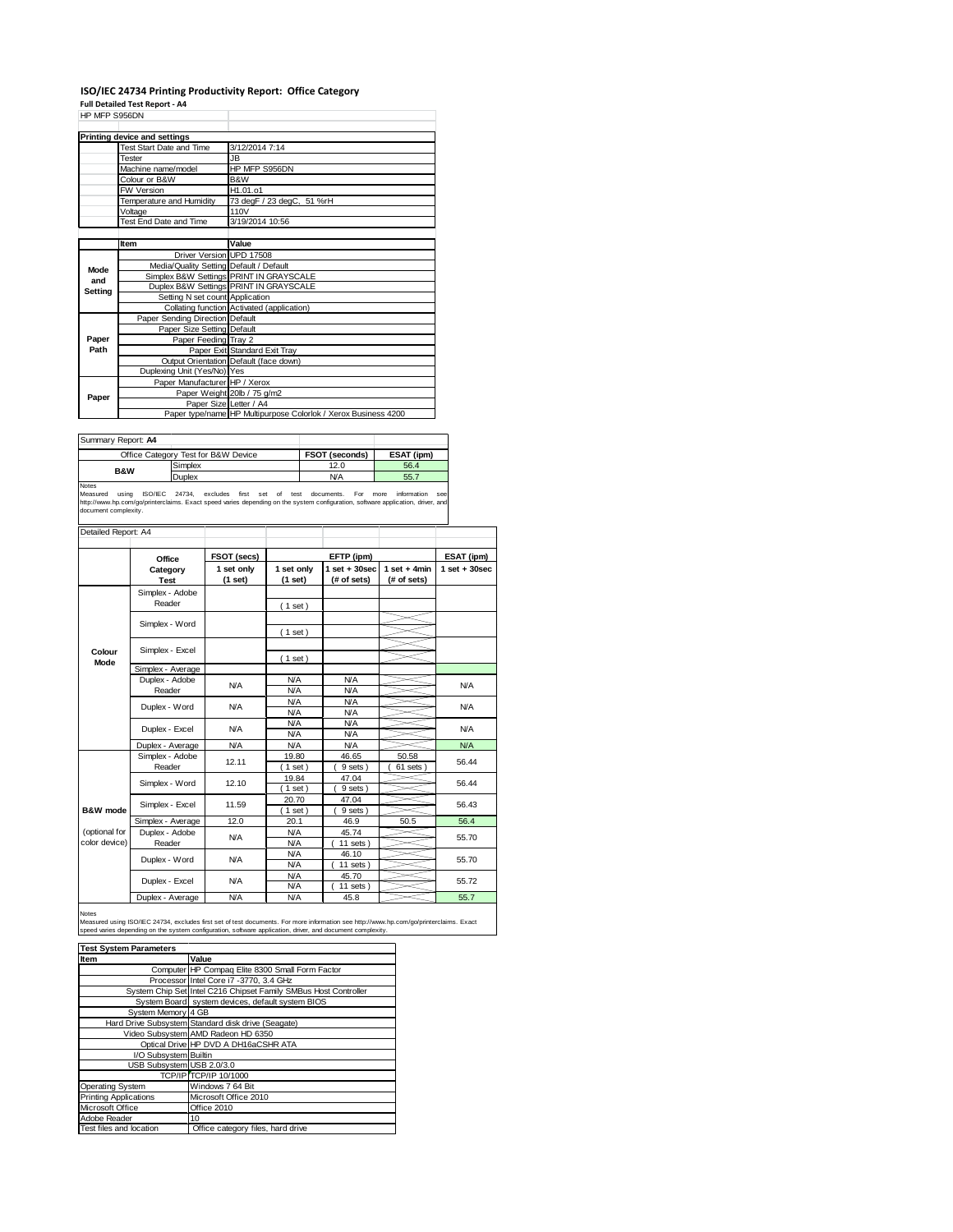## **ISO/IEC 29183 Copy Productivity Report**

**Full Detailed Test Report ‐ LETTER**

| HP MFP S956DN |                                         |                                                                |
|---------------|-----------------------------------------|----------------------------------------------------------------|
|               |                                         |                                                                |
|               | <b>Machine Setup Information</b>        |                                                                |
|               | Test Start Date and Time 3/12/2014 7:14 |                                                                |
|               | Tester JB                               |                                                                |
|               | Machine name/model HP MFP S956DN        |                                                                |
|               | Colour or B&W B&W                       |                                                                |
|               | Configuration (options) Not Specified   |                                                                |
|               |                                         | Temperature and Humidity 73 degF / 23 degC, 51 %rH             |
|               | Test End Date and Time: 3/19/2014 10:56 |                                                                |
|               |                                         |                                                                |
|               | Pre-set Item                            | <b>Pre-set Value</b>                                           |
|               | <b>Output Resolution Default</b>        |                                                                |
|               | Output Quality Default                  |                                                                |
| Mode          |                                         | Copying Mode Colour for Colour and B&W for B&W                 |
|               | Auto Density Adjustment Default         |                                                                |
|               |                                         | Collating function Set in Control Panel                        |
| Paper         | Paper Sending Direction Default         |                                                                |
|               | Paper Type Setting Default              |                                                                |
| Paper         | Paper Feeding Tray 2                    |                                                                |
| Path          | Paper Exit Default                      |                                                                |
|               |                                         | Face Up Exit Default (face down)                               |
|               | <b>Fixing Capability Default</b>        |                                                                |
| Temporary     | Image Quality Stability Default         |                                                                |
| Stop          | Capacity of Paper Default               |                                                                |
|               | <b>Others None</b>                      |                                                                |
|               |                                         |                                                                |
|               | Paper Manufacturer HP / Xerox           |                                                                |
| Paper         |                                         | Paper Weight 20lb / 75 g/m2                                    |
|               | Paper Size Letter / A4                  |                                                                |
|               |                                         | Paper type/name HP Multipurpose Colorlok / Xerox Business 4200 |

| Summary Report: Letter                                               |     |                            |
|----------------------------------------------------------------------|-----|----------------------------|
| Color                                                                |     |                            |
| <b>B&amp;W</b>                                                       | 3.8 | 56.4                       |
| <b>Notes</b>                                                         |     |                            |
| First Copy Out and Copy Speed measured using ISO/IEC 29183, excludes |     |                            |
| first<br>set of test documents. For                                  |     | information<br>more<br>see |
|                                                                      |     |                            |

first set of test documents. For more information see<br>http://www.hp.com/go/printerclaims. Exact speed varies depending on the<br>system configuration and document.

| Detailed Report: LETTER |                                                                                                                            |              |       |             |                |             |
|-------------------------|----------------------------------------------------------------------------------------------------------------------------|--------------|-------|-------------|----------------|-------------|
|                         |                                                                                                                            |              |       |             |                |             |
|                         | <b>Target</b>                                                                                                              | sFCOT (secs) |       | sEFTP (ipm) |                | sESAT (ipm) |
|                         |                                                                                                                            |              | 1copy | 1copy+30sec | 1copy+4minutes |             |
|                         | A                                                                                                                          | 3.75         | 15.97 | 47.01       | 53.87          | 56.44       |
|                         |                                                                                                                            |              |       | 31 sets     | 240 sets       |             |
|                         | B                                                                                                                          | 3.71         | 16.16 | 47.17       |                | 56.45       |
|                         |                                                                                                                            |              |       | 32 sets     |                |             |
| <b>B&amp;W</b>          | C                                                                                                                          | 3.77         | 15.89 | 51.91       |                | 56.46       |
|                         |                                                                                                                            |              |       | 32 sets     |                |             |
|                         | D                                                                                                                          |              | 15.83 | 51.89       |                | 56.45       |
|                         | 3.78                                                                                                                       |              |       | 31 sets     |                |             |
|                         | Average                                                                                                                    | 3.8          | 15.9  | 49.4        | 53.8           | 56.4        |
|                         | First Copy Out and Copy Speed measured using ISO/IEC 29183, excludes first set of test documents. For more information see |              |       |             |                |             |